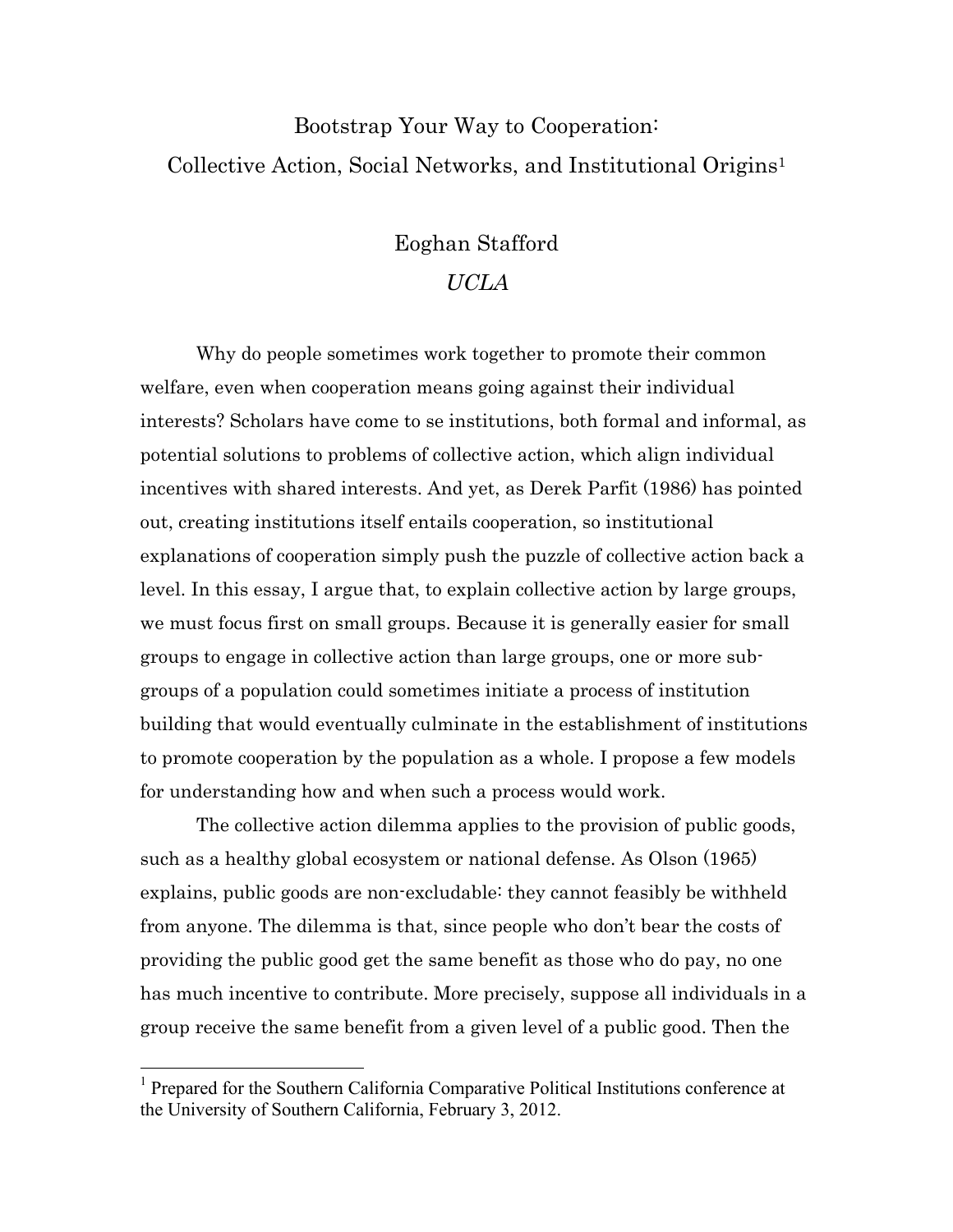marginal benefit of each individual's contribution to the good will be  $\frac{1}{\epsilon}$ € *n* times the marginal benefit for the group.2 Thus while individuals will contribute to the point where the private marginal benefit equals the marginal cost, everyone would be better off if all members of the group contributed to the point where the marginal cost of contributing equals n times the private marginal benefit, which will be a higher level of contribution, assuming nondeclining marginal costs of contribution.3

Many social scientists view institutions as a potential way to solve collective action dilemmas. Olson (1965) provided an influential framework for the study of institutions and collective action with his notion of "selective incentives": by providing excludable goods only to contributors or punishing shirkers, an organization or group could motivate its members to contribute closer to optimal levels. Selective incentives can be created by both formal and informal institutions. Systems of taxation force people to contribute to the public goods that governments provide, using the threat of criminal punishment for tax evaders as a sanctioning mechanism (Parfit 1986). Gugerty and Miguel (2005) note that communities sometimes employ informal "social sanctions." Communities often have collective control over certain excludable resources, from physical resources to networks of insurance and participation in social activities. By threatening to exclude non-contributors from access to these common resources, groups can induce contributions to local public goods.

<sup>&</sup>lt;sup>2</sup> Olson (1965) generalizes the dilemma to cases where individuals receive different levels of benefit from the same public good. If an individual receives a share  $S_i$  of the group benefit, the marginal benefit of that individual's contribution is  $S_i$  the group benefit. Thus individual marginal benefits from contributing will be lower than collective marginal benefits so long as more than one individual receives at least some benefit from the group.

<sup>&</sup>lt;sup>3</sup> Note that the Olsonian framework assumes there are no spillover costs or benefits from the costs that individuals pay.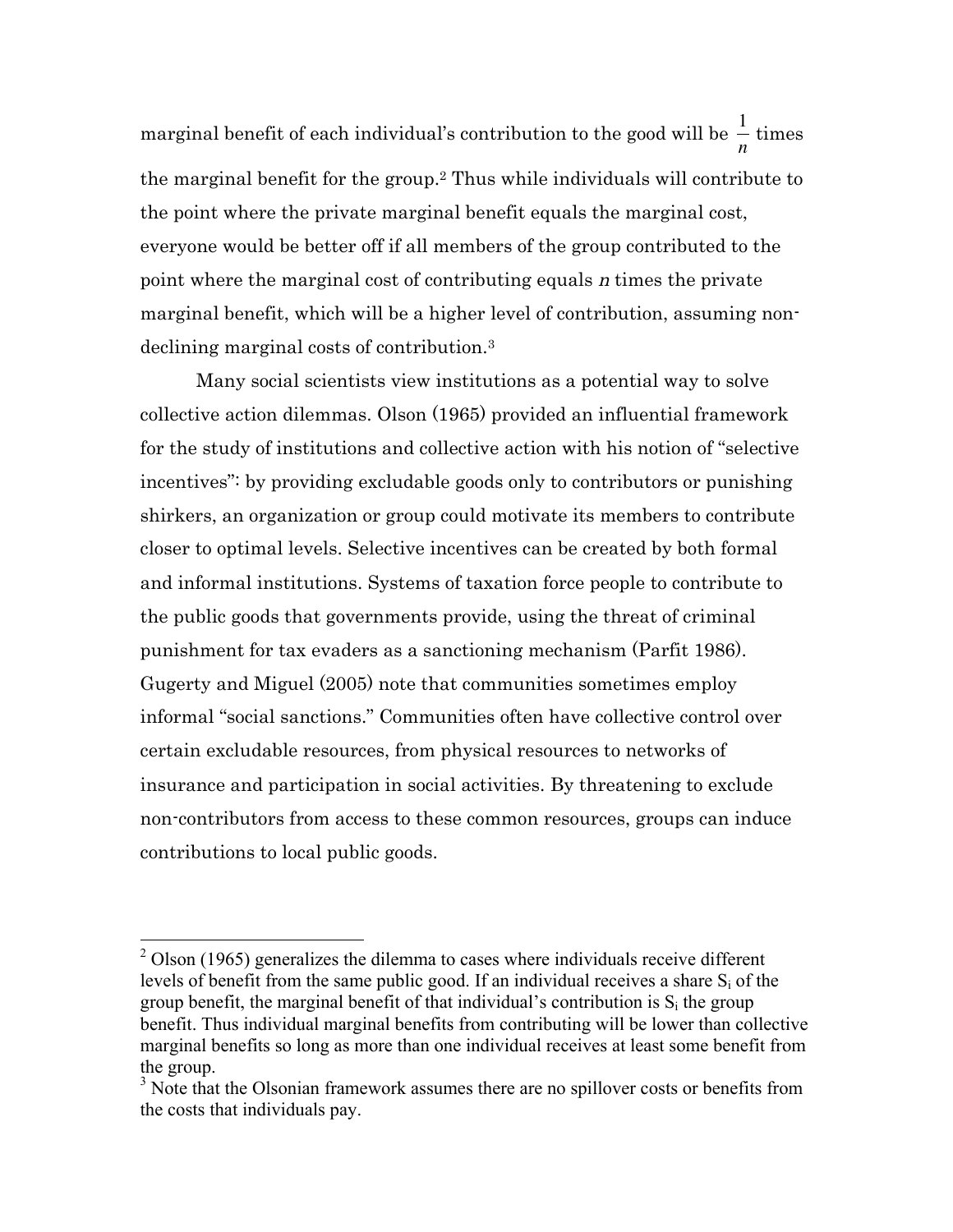However, Parfit points out a serious objection to institutional explanations. "A solution [to the collective action problem] is a public good, benefiting each whether or not he does his share in bringing it about. In most large groups, it will not be better for each if he does his share."4 All would benefit if a political or psychological solution were introduced that compelled them to contribute to public goods. But each would be individually better off not contributing to the implementation of the solution. We are back to where we started, with "another Contributor's Dilemma." If we think of the original problem of contributing to basic public goods as the first-order collective action dilemma, we can call this the second-order collective action.

Thus, while standard institutional theories help explain how groups sometimes solve first-order collective action problems, they do not offer explanations of the origins of institutions other than as unintended byproducts of non-cooperative processes. The problem is particularly acute when explaining informal institutions in cases where state support is not available, whether due to limits on the state's capacity or because the informal institution serves interests opposed to those of political elites. The problem would also seem apply to explaining how new formal political institutions supplant previous regimes.

However, the second-order collective action dilemma could be solved through a process initiated by a small group or groups. Such a process would leverage the cooperative advantage of small groups, for scholars generally argue that the collective action problem is less severe for small groups. (See for example, Olson [1965], Parfit [1986], and Olson [1993].) There are several reasons that small groups are thought to be better at cooperating. Firstly, on

 <sup>4</sup> Rather than being deliberately created, solutions to the Contributor's Dilemma could arise by historical accident. Olson (1991) argues that governments could have arisen when bandits sought to monopolize control over a given territory. Such theories are example of how institutional solutions to collective action problems could come about as the unintended consequences of private actions. In this essay, I will focus on institutionbuilding that requires deliberate effort.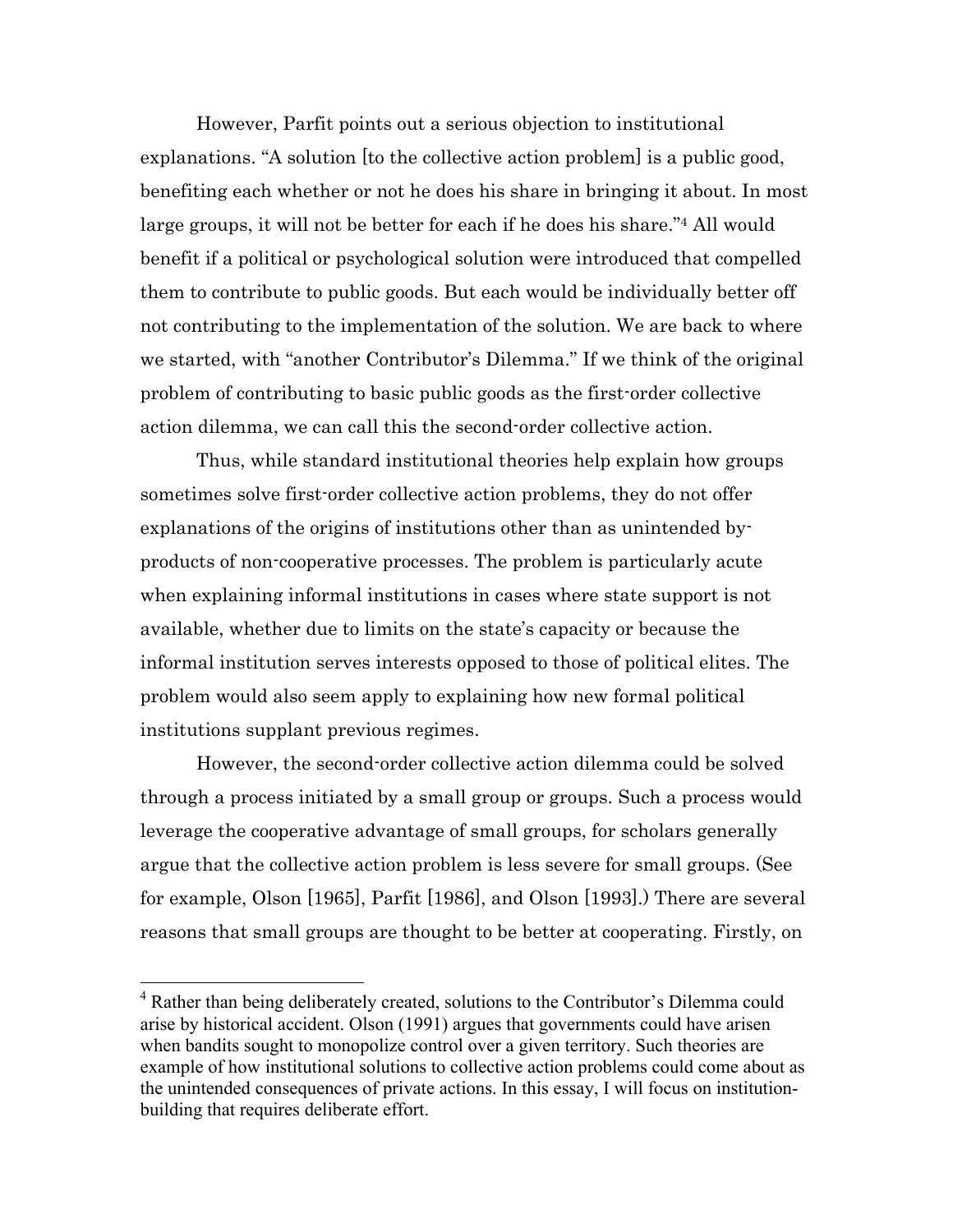average, each member of a group receives a share of the collective benefits of her contributions to public goods that is inversely proportional to the size of the group (Olson 1965). Since members of small groups face higher marginal benefits to public good contributions, they will be willing to contribute up to levels with higher marginal costs. Secondly, it may be possible for a few individuals to form agreements to cooperate in achieving common goals provided each other member of the group does so. Because only a few people are involved, it can be readily observed if anyone does not stick to the agreement; the rest of the group can then compel the shirker to contribute by threatening to withhold their own contributions (Olson 1991). Moreover, the transaction costs of forming such an agreement would presumably be smaller when fewer individuals are involved (Parfit 1986).<sup>5</sup> Furthermore, any such conditional agreement would tend to be fatally unstable for large groups. If there is even some minute probability  $q$  that the group will mistakenly conclude that a given member is shirking, leading to the collapse of the cooperative task, then the probability that the individuals succeed in cooperating is  $(1 - q)^n$ , which will approach 0 as *n* gets very large. For all  $\ddot{\phantom{0}}$ these reasons, small groups should usually be able to engage in collective action, contributing to most public goods whose benefits to the group outweigh their cost to the group.6

<sup>&</sup>lt;sup>5</sup> Of course, the transaction costs might be shared equally among the members. But so long as the total costs rise at a rate that is greater than linear in the size of the group, the per capita cost of forming agreements will be higher for larger groups. Such an assumption is plausible, since the cost of forming an agreement among *n* individuals might be an increasing function of the complexity of the group, as measured by the number of possible dyadic interactions: *n*(*n*-1).

 $6$  Hume (1739) vividly suggests a few of these reasons that small groups can more easily cooperate than large ones: "Two neighbours may agree to drain a meadow, which they possess in common; because `tis easy for them to know each other's mind; and each must perceive, that the immediate consequence of his failing in his part, is, the abandoning the whole project. But 'tis very difficult, and indeed impossible, that a thousand persons shou'd agree in any such action; it being difficult for them to concert so complicated a design, and still more difficult for them to execute it; while each seeks a pretext to free himself of the trouble and expence, and wou'd lay the whole burden on others."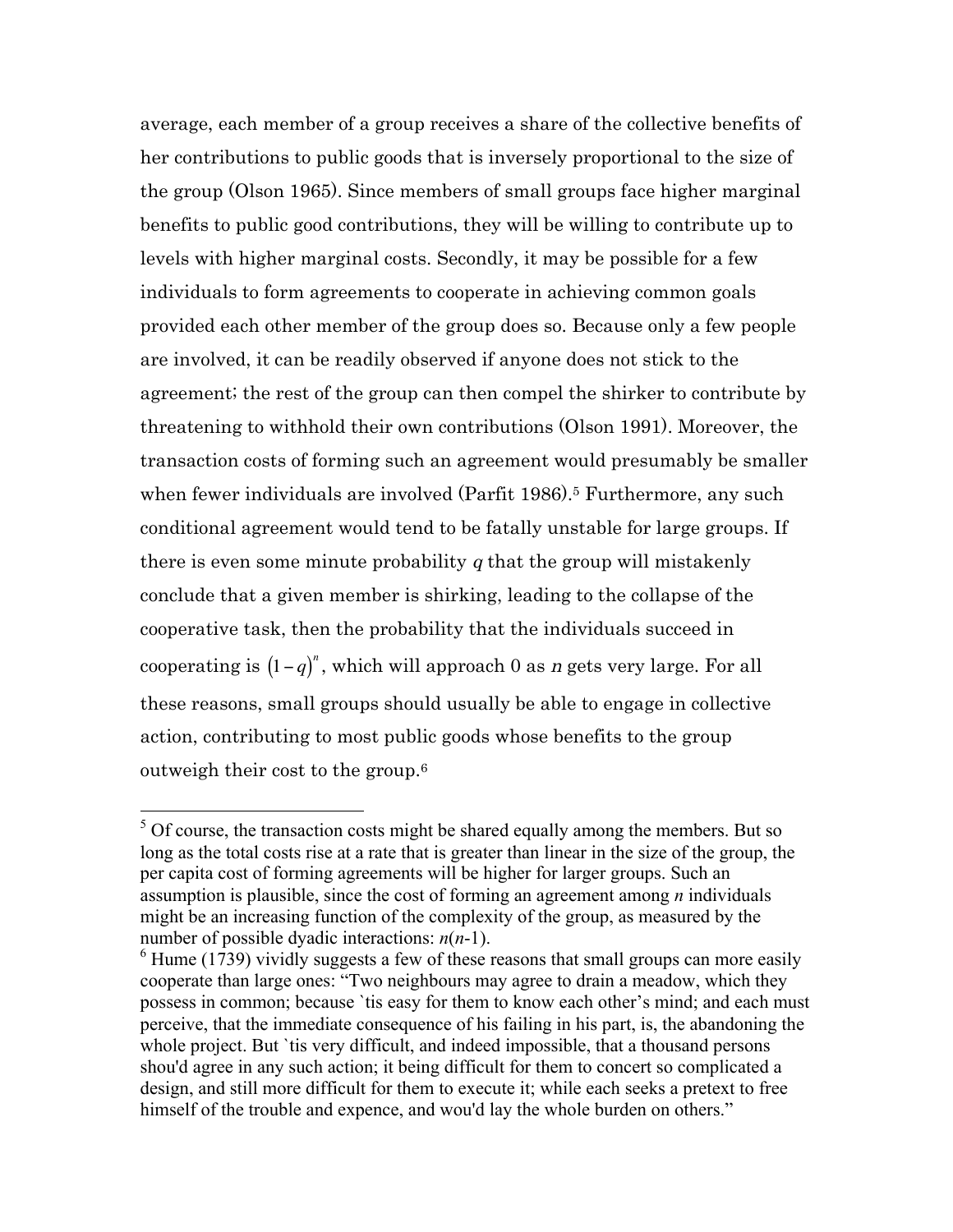I present two possible models of the second-order collective action dilemma. The two versions make somewhat different assumptions about what is required to create an institution for promoting collective action – that is, to establish a cooperative convention with self-enforcing sanctions – and about the primary reasons for the cooperative advantage of small groups. But in both, the central element of the solution is the same. Institutions emerge because small groups are able to organize themselves for collective action, and thus are more likely than individuals to invest in institution-building at the level of the population as a whole.

Both models also maintain certain assumptions about what an institution (whether formal or informal) is: a convention or self-reinforcing shared expectation within a population that (virtually) everyone will follow certain rules of behavior. Institutions are coordination equilibria: given the rules embodied in the institution, and the shared expectation that others will follow them, (virtually) no one has an incentive to deviate from the rules. To be self-enforcing rules must not only include prescriptions and prohibitions regarding certain behaviors. They must also include prescriptions that some or all members of the group will employ specified sanctions to punish specified deviations from the rules. Moreover, not sanctioning rule-breakers (if the rules oblige one to help carry out the sanction) must itself trigger sanctions against the non-sanctioner. While an infinite regress of rules appears to loom here, Abreu (1988) shows that this is not so: a few simple recursive rules can sustain a cooperative equilibrium (with a credible threat of sanctions for non-cooperative behavior) in infinite repeated games.

Because the threat of sanctions can induce individuals to make higher contributions to public goods, solving the coordination problem by choosing an institution allows a group to solve the free rider problem (Hardin 1989). To "choose" an institution means somehow shifting a group's expectations from those of the status quo, making a new equilibrium focal (Schelling 1980). And so we arrive at Parfit's problem: making a new institution focal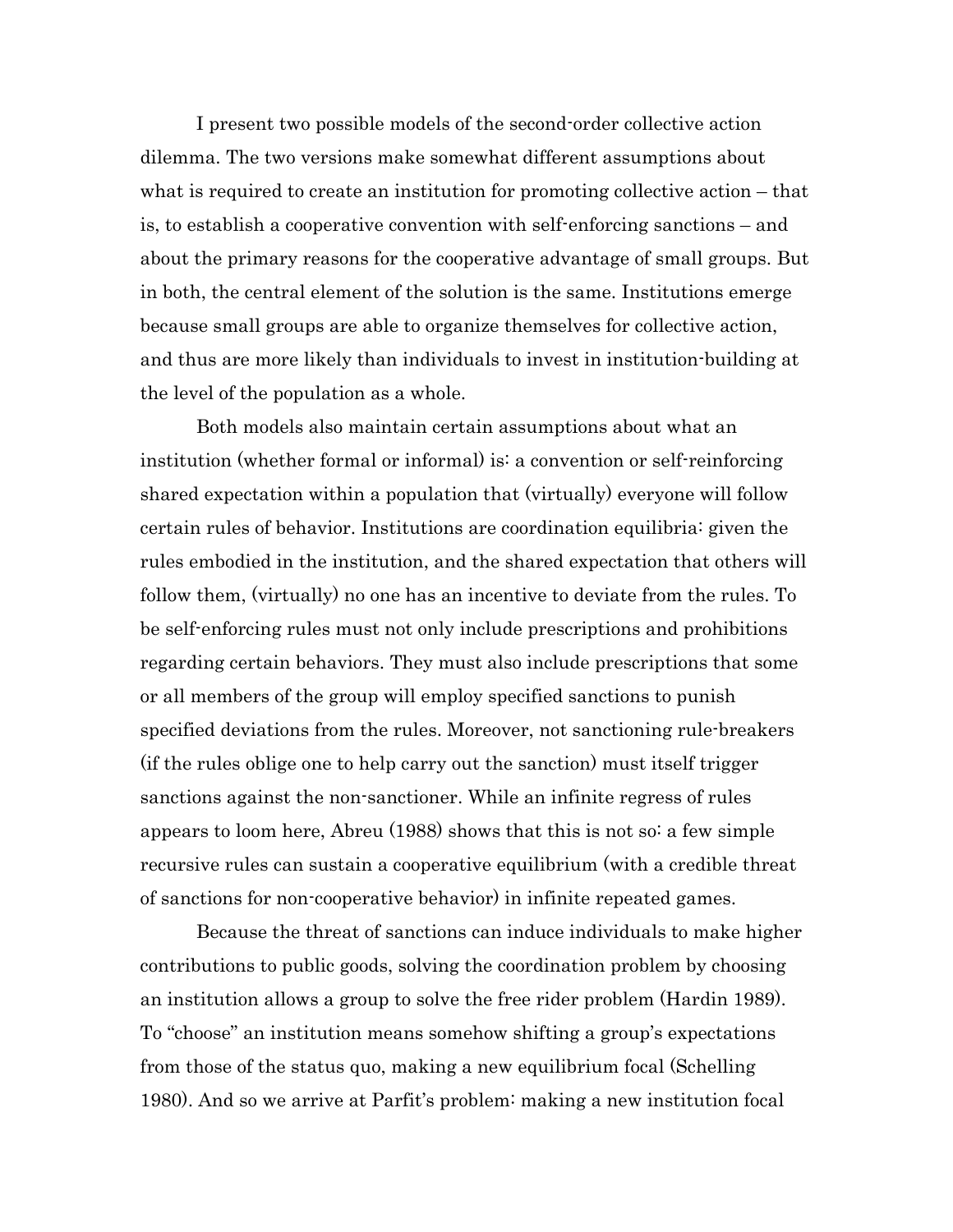for a group may take some kind of effort. Which implies that trying to solve a coordination problem can create a new free rider problem.

#### Representation Model

The first model supposes that one way to establish an institution (convention) for promoting collective action is for a sufficient share of the population to agree to it or endorse it. Building such a coalition makes the convention focal with a certain probability, with the probability increasing with the percentage of the population in the coalition. That is, the higher the percentage of individuals who reach an agreement on a proposed convention, the more likely it is that everyone – even those who did not endorse choosing the convention or take part in negotiations – will expect other people to follow the convention.

Reaching an agreement has a cost to each participant that is increasing in the number of people who participate in trying to establish a convention. Because each individual who decides to participate thereby increases the percentage of the population participating by  $\frac{1}{\sqrt{2}}$ € *n* , where n is the number of individuals in the population, the marginal benefit of participation, at any given percentage participation rate by the group, declines as n increase. At the same time, the cost per participant of negotiating with any given percentage of the population increases in n. Thus, the larger the group, the lower the net benefit of participation for an individual at any given group participation rate, and so the lower the equilibrium level of participation. As the size of the coalition declines, the likelihood that their proposed convention will become institutionalized also declines.

However, suppose that the population is composed of many communities, the members of each having more valued social connections and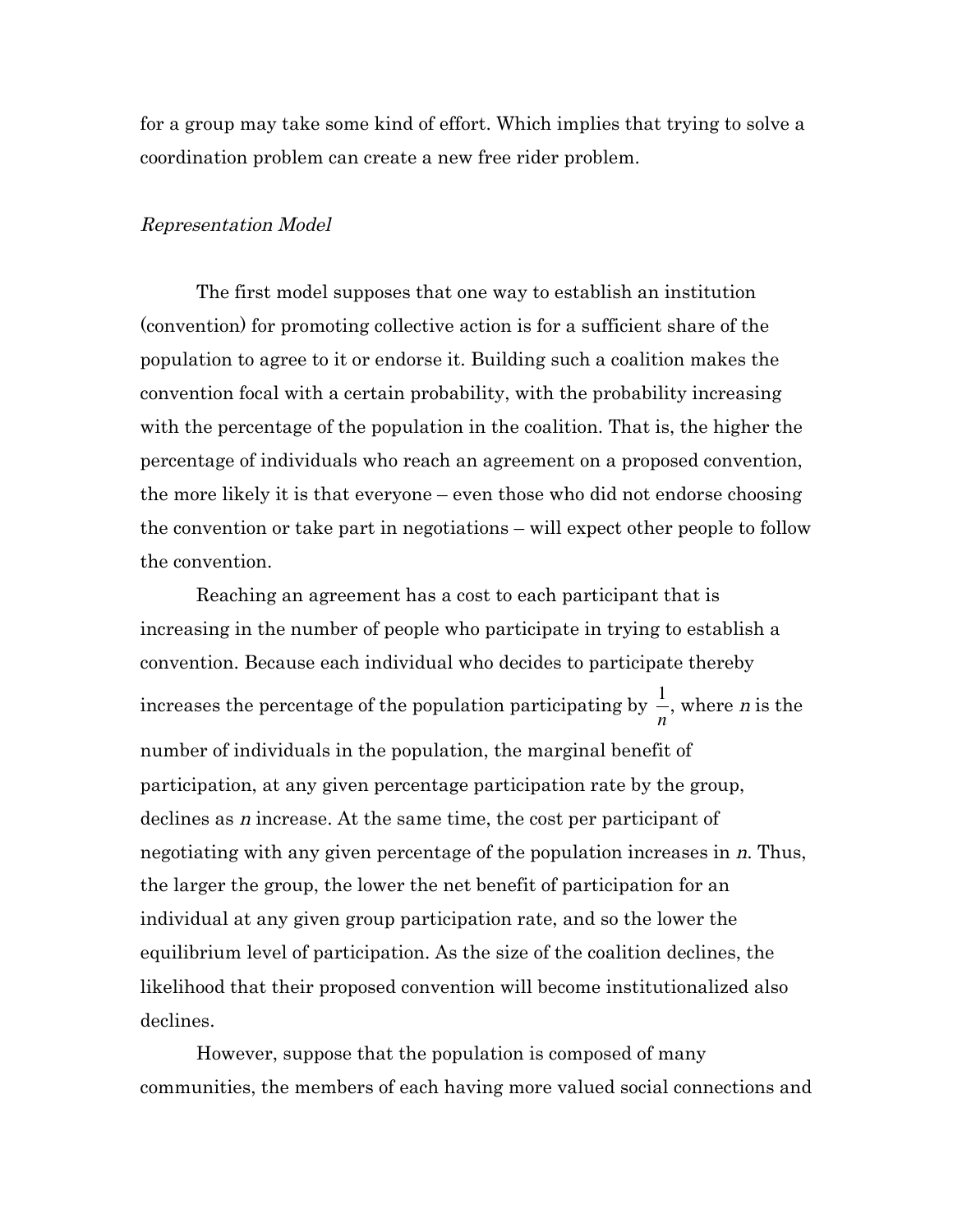frequent interaction with one another than they generally do with other members of the population outside their community. We would expect such communities to have advantages when it comes to collective action. For one thing, they are smaller than the population as a whole. But also, ongoing social relationships between members of the same community would make it easier to monitor one another's behavior, and the likelihood of future interaction could also be an inducement to cooperation.

So we can suppose that each subgroup is better able to act in its collective interest than is the population as a whole. Further suppose that the communities could try to form a coalition around a new institution by selecting delegates to represent them in negotiations. Negotiations among delegates for each community would presumably be much less costly than negotiations among the entire population, with each individual representing herself directly. Moreover, the marginal benefit to each group of sending a delegate would be higher than the marginal benefit of participation by an individual, both because the group gets a larger aggregate share of the expected benefits of creating a new institution, and because each delegate increases the percentage of the population represented (albeit indirectly) in the coalition. On the premise that small communities are more likely to act in their collective interest, they would have more incentive to participate in negotiations than lone individuals. In equilibrium, the share of the population represented in the coalition would be higher than if each individual were to negotiate with other individuals directly, and so an institution to promote collective action by the whole population would have a higher chance of success than in the absence of these communities.

How can we model the ability of the subgroup to engage in collective action? We might suppose that small groups can make shared agreements, as discussed above, that each will cooperate if everyone else does. Thus each would be willing to contribute to the achievement of a collectively beneficial goal (with public good properties for the community) because shirking would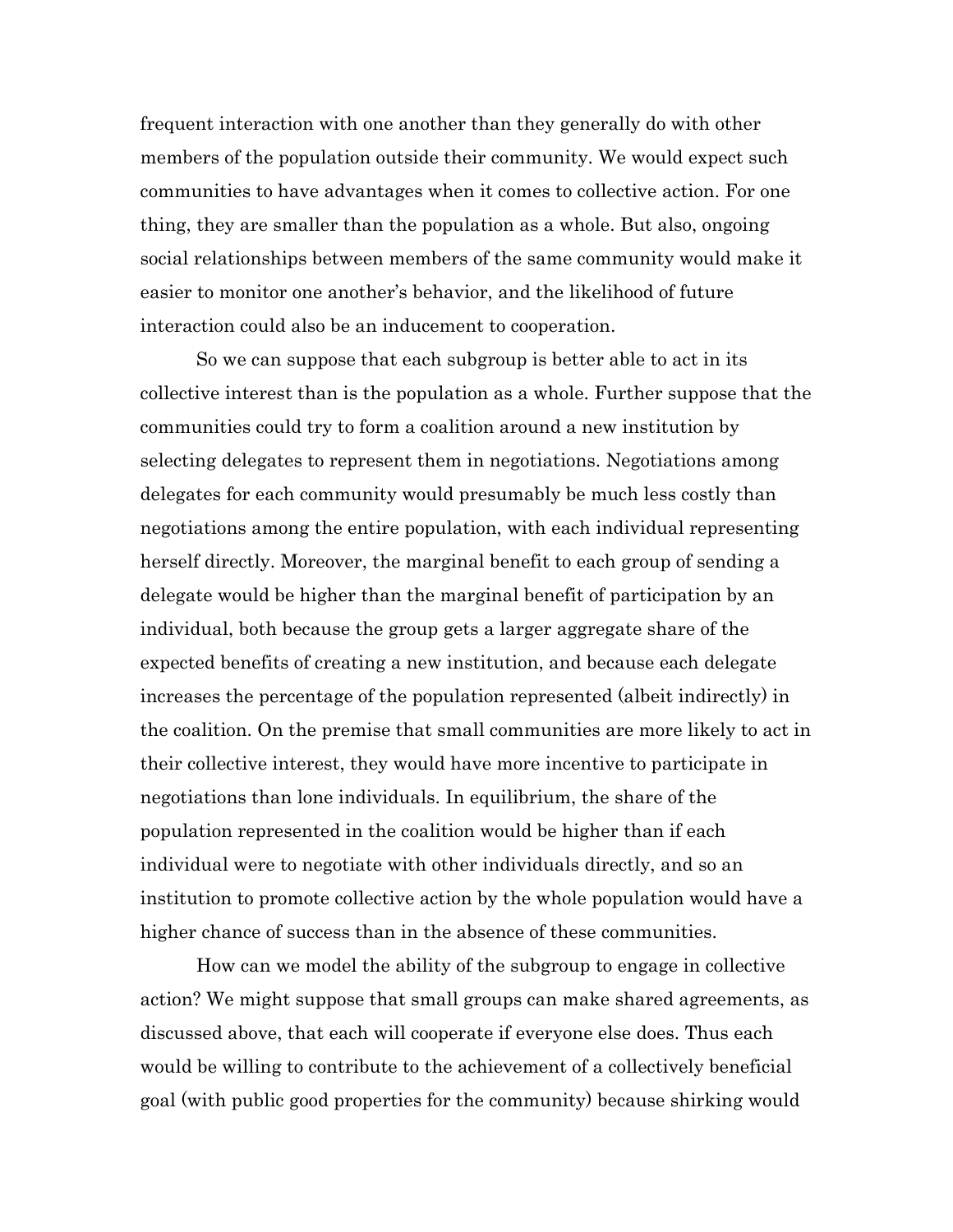trigger non-cooperation by all.7 Of course, monitoring may not be perfect, but as noted previously, the chances that the agreement will break down for this reason are higher in larger groups. And finally, the per person cost of monitoring such an agreement will tend to be lower in each community than for the whole population: each individual has fewer other people to monitor and monitoring people in one's social network is less costly than monitoring distant strangers.

Another model would apply to cases where members of a group must split some fixed cost of bringing about a dichotomous collective benefit. Such a plan appears on the surface to be a coordination game: no one wants to shirk paying their share, because than the fixed cost would not be met and the entire benefit would be lost. However, it is unrealistic to suppose that the group knows exactly the minimum fixed cost. And so it is implausible to suppose that one individuals' defection will lead to the group enterprise failing with *certainty*, especially if each individual's contribution represents a small share of the fixed costs. Suppose instead that the probability of attaining the public good is an increasing function of the share of the (assumed) fixed cost represented by the sum of everyone's contributions. In smaller groups, each person must pay a larger share of any fixed cost: thus shirking by a member of a small group will result in a large decline in the probability of attaining a good than shirking by a member of a larger group. Thus it is more likely that a small group's members can share a given fixed cost.

## Hierarchical Organizing Model

<sup>&</sup>lt;sup>7</sup> By contributing to the collective good, the individual ensures the cooperation of every other member of the community and thus receives a benefit to contributing equal to her personal benefit from one contribution times *m*, the number of individuals in the subgroup. If individuals receive similar benefits from collective action, then *m* times her benefit is equal to the group's benefit from her contribution, so that the conditional agreement equates the private and social benefits of cooperation.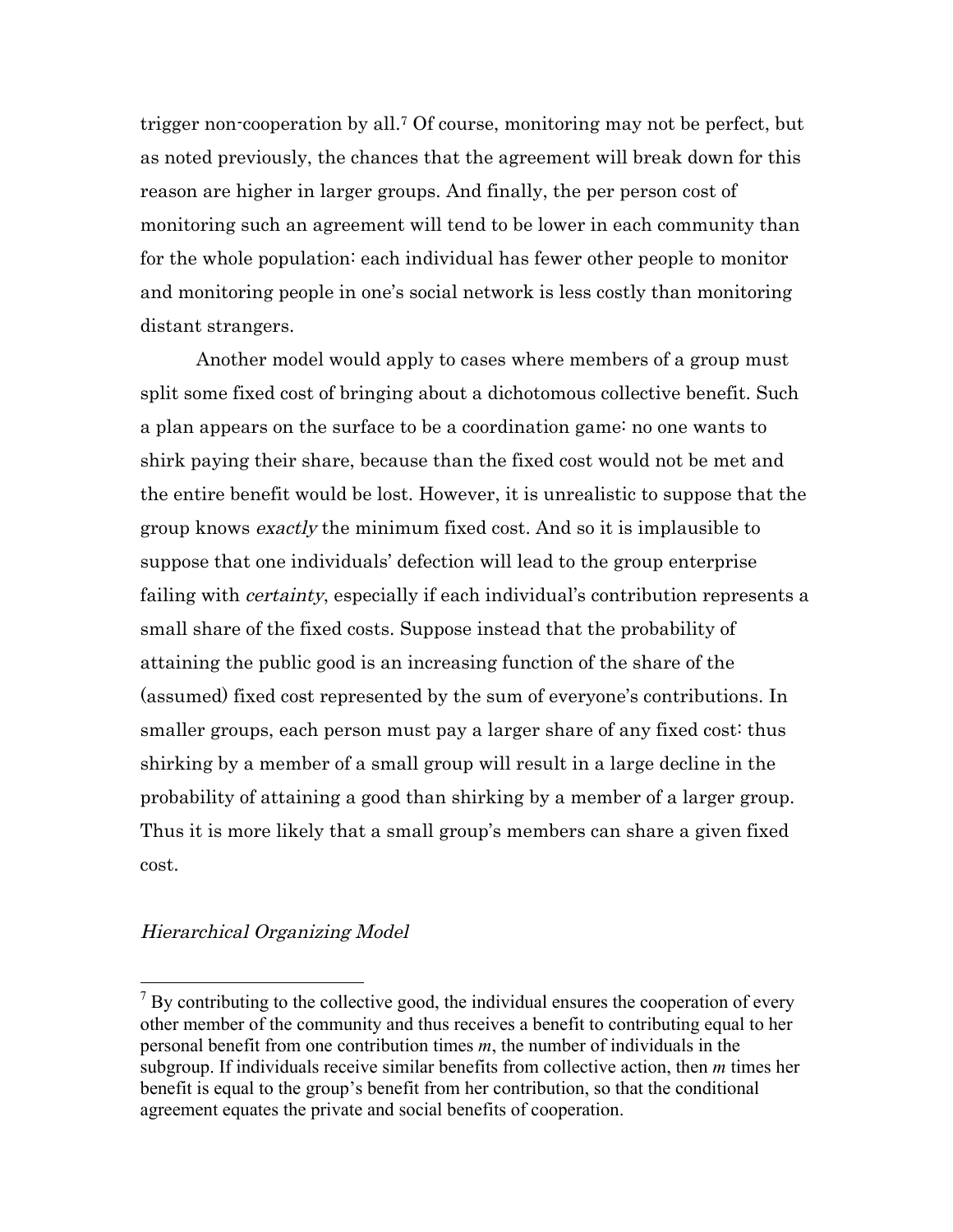The previous model assumed that members of a group could coordinate in sharing the costs of collective action, and that groups could in turn coordinate with one another at least to the extent of gathering representatives together for negotiations. The possibility of these forms of coordination may be explained by the fact that both the number of individuals in each community and the number of communities are by definition less than the number of individuals in the entire population. Smaller groups might be more likely to implicitly coordinate their actions (for instance, because they are more likely to have common knowledge<sup>8</sup>), especially on such salient strategies as sharing costs evenly or gathering to negotiate. Still, any coordination may be rather difficult prior to the establishment within a group of institutions for promoting collective action.

It may also be more realistic to suppose that establishing conventions (at least concerning those that are deliberately established) depends more on the total resources brought to bear in organizing efforts. Thus a small but organized group that devoted sufficient resources to producing and publicizing an institutional design might be able to make it focal.9

If we assume that the costs of creating an institution for a group of size n are increasing in  $n$ , and that individuals face increasing marginal utility costs to expenditures (whether of effort, money, time, or other resources), then the likelihood that a single individual will be willing to assume the costs alone will decline as n increases. If large populations are unable to coordinate on sharing the costs of collective action prior to creating institutions for collective action, they would seem to be unable to create them at all.

<sup>&</sup>lt;sup>8</sup> On the importance of common knowledge for solving coordination problems, see Chwe (2001).

 $\frac{9}{9}$  There are various other strategies a group might employ from facilitating grassroots input into the selection process to using coercive threats and displays of de facto power. Addressing the types of strategies available to actors for making new conventions focal – and why particular means are chosen in particular situations – is beyond the scope of this paper but worthy of future research.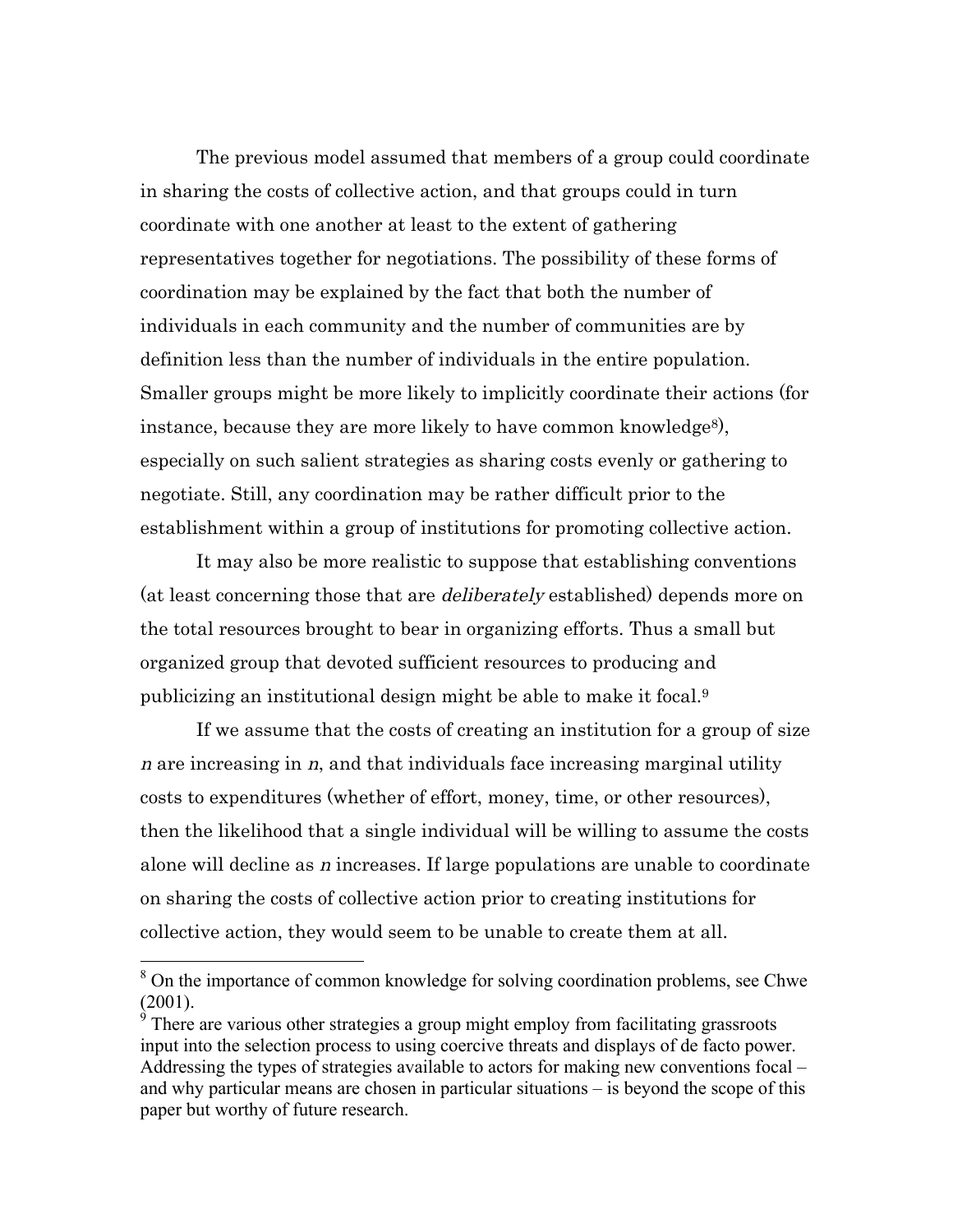However, suppose an individual could instead fund the creation of a small-scale institution for inducing collective action (through rewards or sanctions) by a small subset of the whole population composed of members of her social network.<sup>10</sup> Because of both the small size and close ties of the group, organizing it would have a lower cost for any given individual. So the likelihood is higher that some individual would be willing to organize at this small scale than at the level of the whole population.

The small-scale organization or institution would then enable the subset of the population to share the costs of collective beneficial action. In particular, the group could split the cost of establishing an institution to promote collective action by the entire population. Because the cost of institution-building per person involved would be lower than if one person bore the full cost, it might be the case that each member of the organized subset would be better off if all of them contributed to producing an institution for the whole population. In that case, the small-scale institution could induce each of them to pay their share of this cost.

### Conclusion

Empirical research will determine the plausibility of these proposed explanations, relative to each other and to alternatives. Of course, collective action problems can vary, for example, in the extent that free-riding versus coordination is the greater problem. The cost of providing public goods may exhibit increasing, constant, or decreasing returns to scale, depending on the situation. Alternatively, it may be possible to combine the two models – and others – into a more general framework. In any case, there is plenty of theoretical development and empirical testing to be done on this topic. For instance, when and how, if ever, would organizers (such as in the latter model) be constrained in their ability to create exploitative rather than

 $10$  This network might be geographically-based, composed of kin or coreligionists, etc.